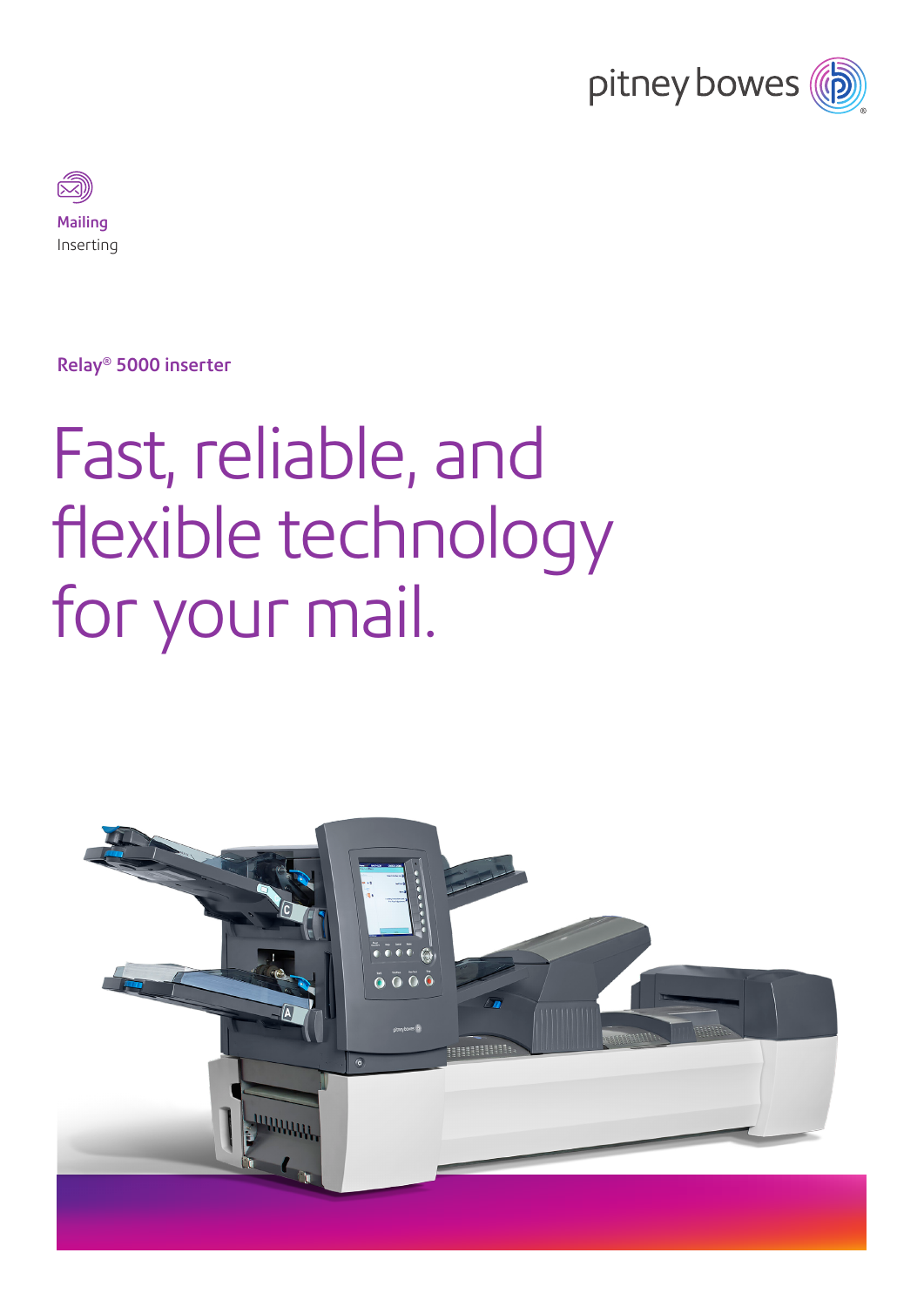### Simplify complex mail

The Relay® 5000 inserting system is designed on a fast, reliable folding and inserting platform that helps ensure that the right contents get into the right envelope.

### Improve productivity without risking precision.

Mail continues to be critical to the success of your company, from sending monthly bills to existing customers to building your business via direct mail. Achieving accuracy, security and speed isn't merely important. It's necessary. Until now, it's been difficult to identify an ideal solution that can keep your mailing process precise and accurate.

### Keep your mail moving with outstanding flexibility and efficiency.

The Relay 5000 inserter enables fast, consistent production of both simple and complex jobs. The proven reliable chassis uses the same straight paper path design found on our top of the line inserters. The Relay 5000 also gives you the flexibility to handle folded or unfolded sheets, without any manual changeover. That saves you time and effort.

### The Relay 5000 does the work… so you don't have to.

Set and start your mail runs in seconds with the intuitive user interface. With the ability to program your jobs with real names — not just numbers — you can switch settings such as form letters to single page letters to variable page bills with a simple press of a button. The simple-to-follow onscreen user guides walk you through the loading of paper, inserts, and envelopes. With guesswork eliminated, the Relay 5000 is easy enough to use for even infrequent operators.

- Finish up to 4,000 envelopes per hour.
- Process monthly volumes up to 62,500 finished envelopes
- Multiple output options to suit your workflow.
- Optional ergonomic heightadjustable table.



Reliable and flexible design keeps your documents and envelopes moving quickly.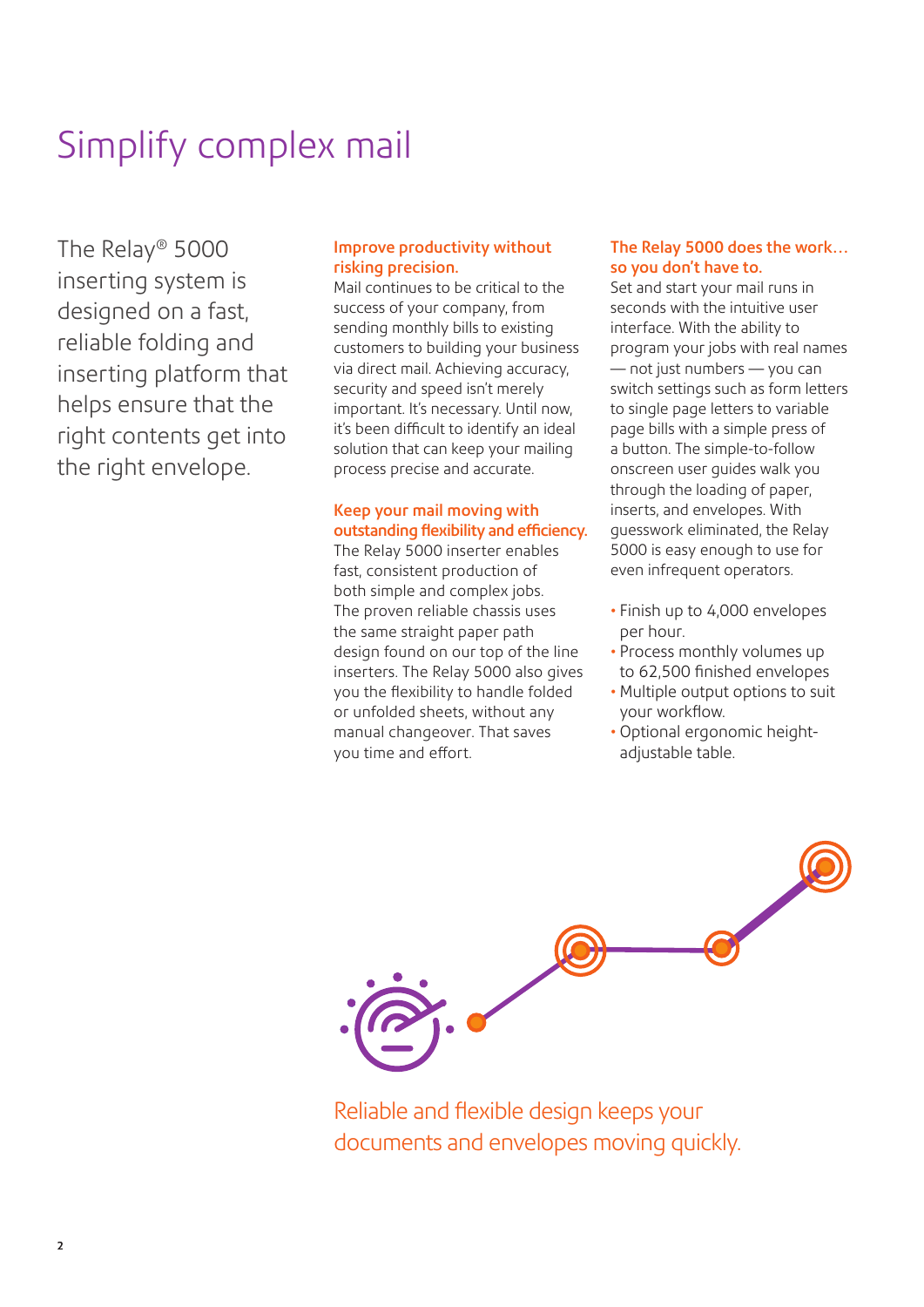### Relay® 5000 features



#### Tower feeders

One dedicated outer envelope feeder for DL, C5 or C4 envelopes combined with 3 flexible feeders for either inserts or sheets.

#### Folder

Folds collated sheets into C-fold, Z-fold, Single-Fold, or Double-Fold. No fold for flat envelopes.

#### Reverse accumulator

Ensures the address shows properly in the window of an envelope whether the address is on the top, middle, or bottom of the page.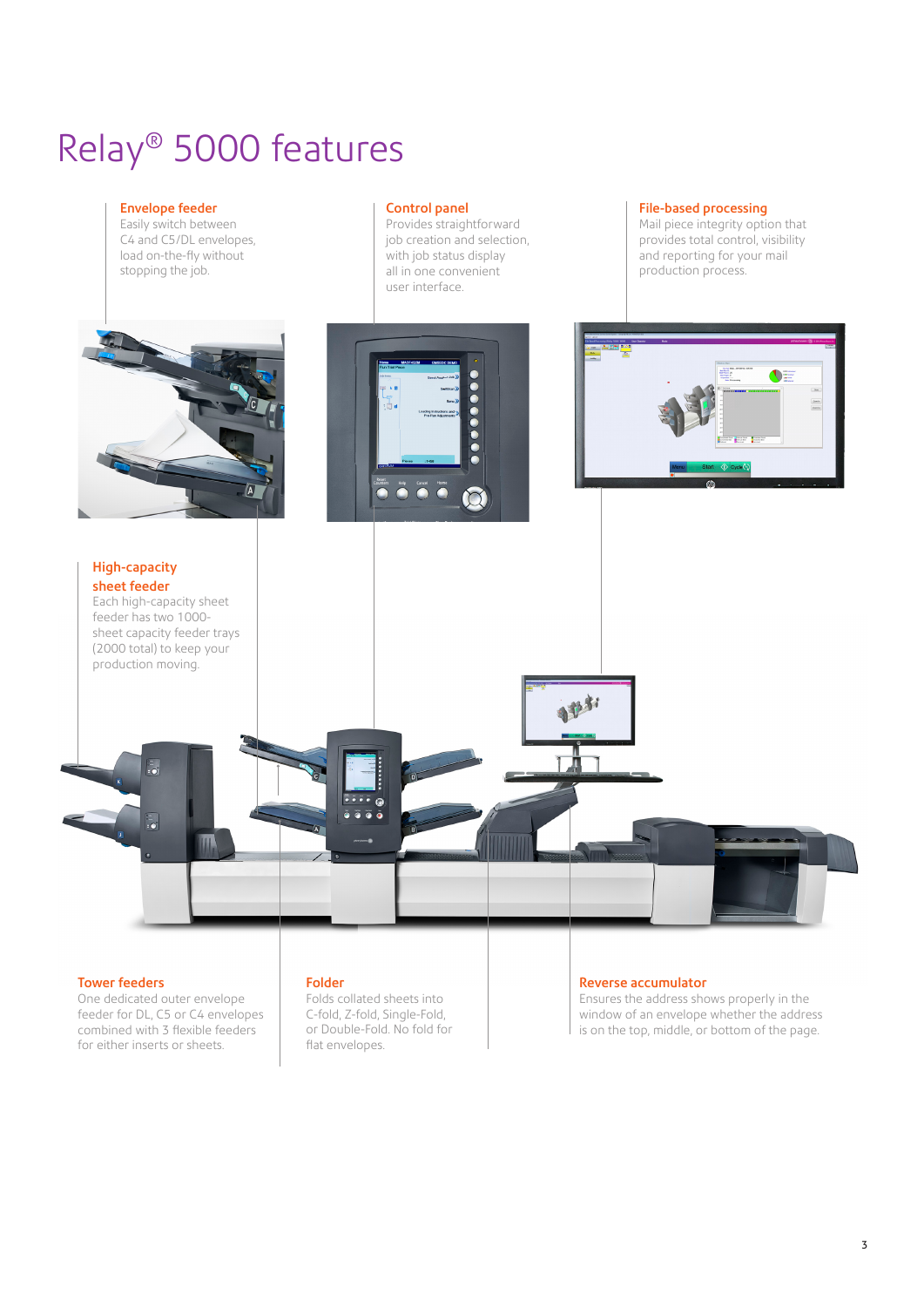### Your production is only as good as the accuracy it provides.

Information privacy, marketing campaigns, incoming revenue, and customer retention, all rely on superior mail accuracy when a customer opens it. The Relay® 5000 includes flexible barcode scanning options such as OMR, 1D and 2D. This technology lets you accurately assemble your variable page mail, thus eliminating the need to manually sort documents by page count.

### Read Rates | Accuracy | Integrity | Data Privacy



OMR documents 1D barcode 2D barcode



File control

### File control (file-based processing)

The Relay 5000 goes beyond barcode scanning. Now, Pitney Bowes offers our world-class file-based processing capabilities in a midvolume inserting system. File-based processing checks and cross-checks every page in your mailing. This gives you total visibility to each mail piece

and helps prove that you've safeguarded the private information that your customers entrust you with.



Barcoded documents





Private and

The reference file is used to control and constantly verify pages are accurately folded and inserted.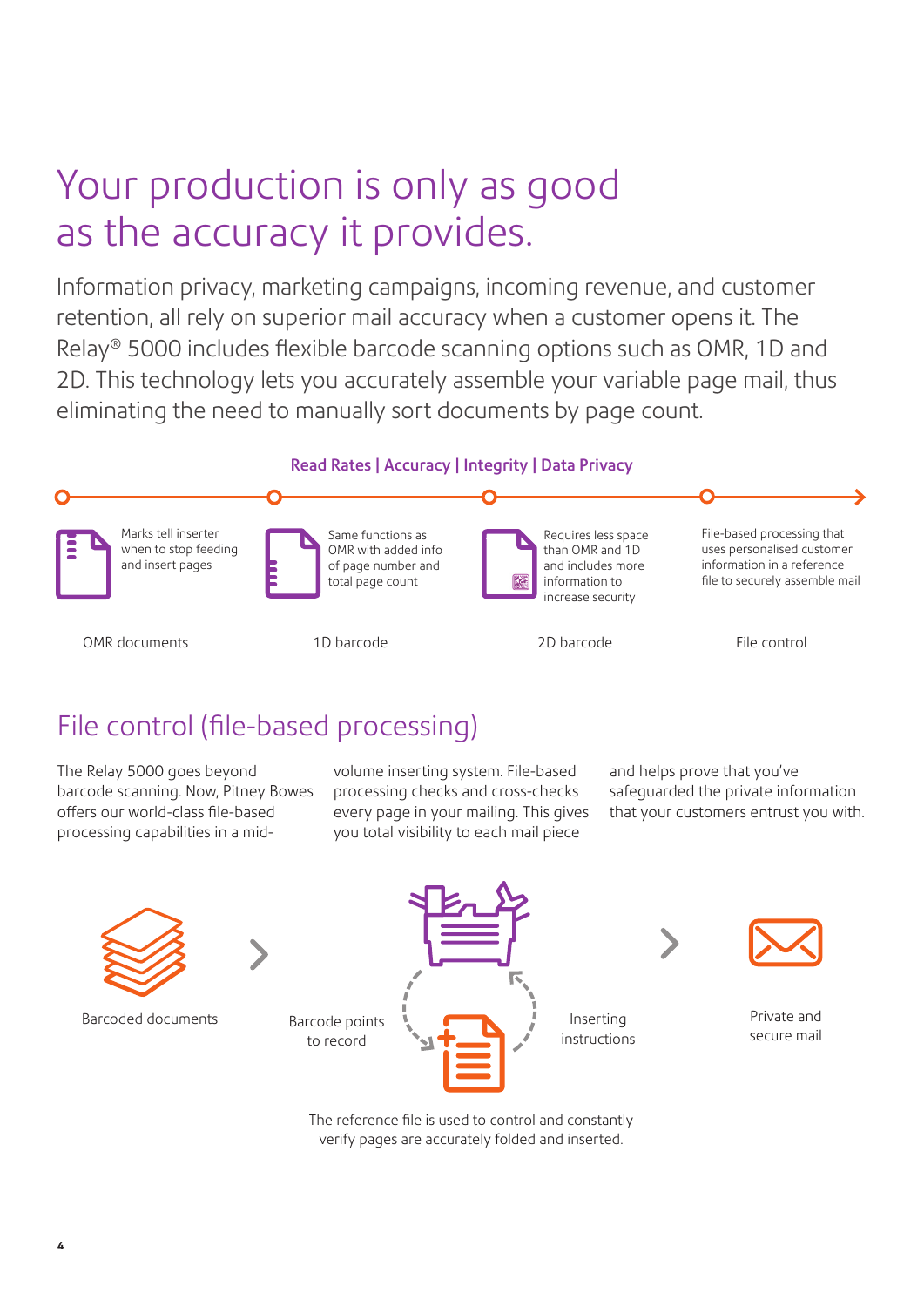## Relay® hub from the Pitney Bowes Commerce Cloud

### Protect private customer data the easy way.

The Relay hub leverages the simplicity and speed of SaaS to help you add security to your mail and workflow, without interrupting your current systems.

Email

| Process Date         |  |
|----------------------|--|
| <b>CO</b> Today<br>ы |  |
|                      |  |
|                      |  |
| Cancel               |  |
|                      |  |
|                      |  |
|                      |  |

The Relay hub is a powerful, simple, secure cloud solution that works with your existing print streams to add scan codes to existing documents. It

also helps you transition documents to email when you're ready to send. For customers wanting more digital communication options, the Relay

hub can seamlessly shift print streams used for physical mail and adapt it to digital channels. This includes email sending and archiving.



We're here to help. At Pitney Bowes, we believe that every document should be treated with the same level of scrutiny, regardless if you're sending communications using physical or digital mail, producing them in-house or outsourcing your production.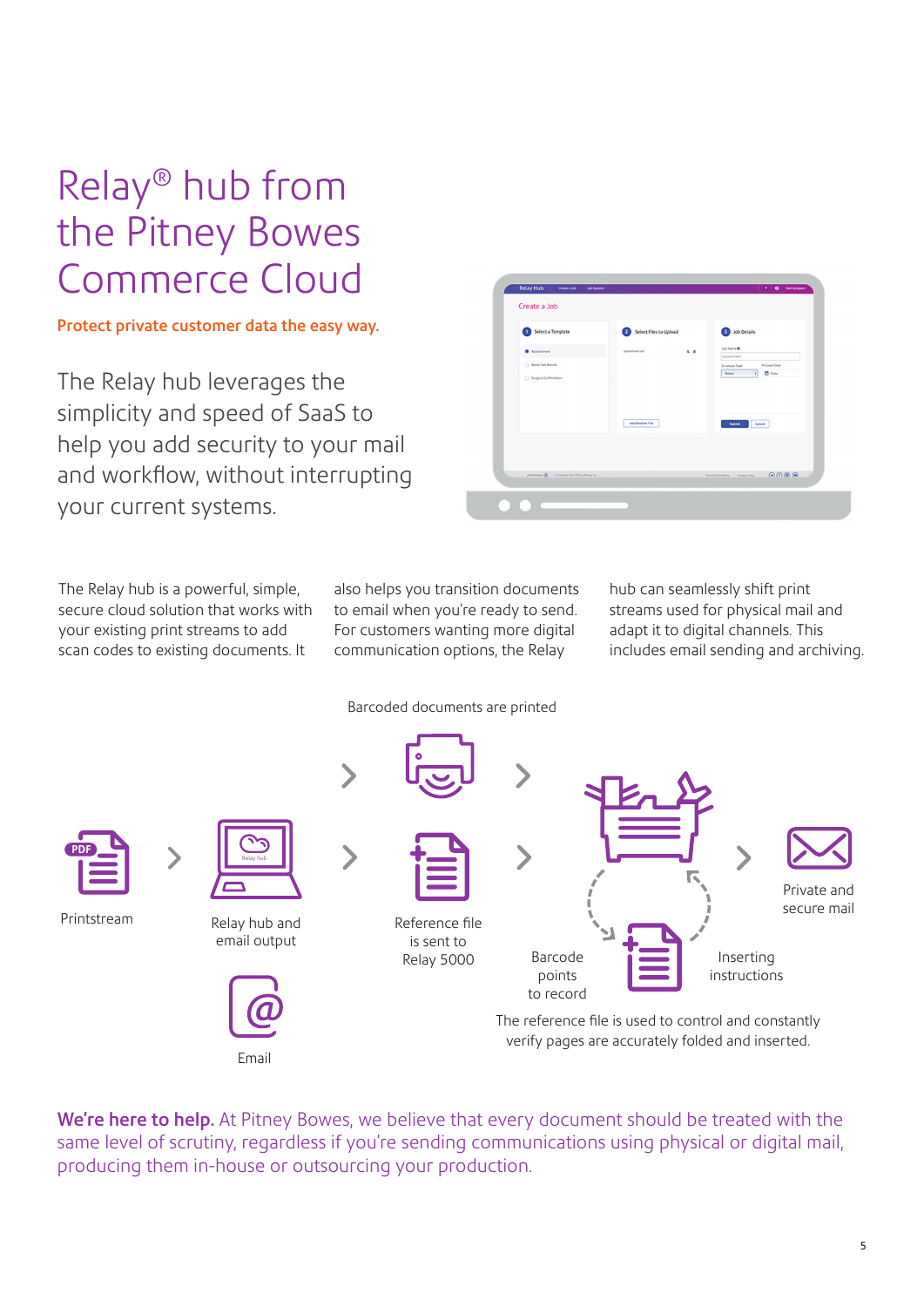| 4,000 per hour<br>Throughput<br>62,500<br>Monthly capacity<br>Maximum number of feeders<br>7 (4 High-capacity Sheet Feeders + 3 Sheet/Insert feeders)<br>C, Z, Half, Double, No Fold<br>Fold options<br>OMR, 1D, 2D, exit scanning, file-based processing<br>Integrity options<br>24<br>Programmable jobs<br><b>Tower sheet trays</b><br>350 sheets<br>Capacity per feeder<br>Minimum 127 mm width x 135 mm length<br>Paper sizes<br>Maximum 250 mm width x 356 mm length<br>Paper weights<br>Minimum 160 gsm to 175 gsm<br>High-capacity sheet feeder<br>Optional (up to 2 per base system)<br>2000 sheets (1000 per feeder tray)<br>Capacity per feeder<br>Minimum 203 mm width x 232 mm length<br>Paper sizes<br>Maximum 216 mm width x 297 mm length<br>Minimum 75 gsm to 90 gsm<br>Paper weights<br>Insert feeder<br>350 inserts<br>Capacity<br>Minimum 72 mm height x 127 mm length<br><b>Sizes</b><br>Maximum 153 mm height x 250 mm length<br>Minimum 0.076 mm to maximum 2.54 mm<br>Thickness, compressed<br><b>Envelope feeder</b><br>Capacity<br>250 Letter (100 Flat)<br>Minimum 89 mm height x 162 mm length<br>Letter-sized<br>Maximum 165 mm height x 266 mm length<br>Minimum 162 mm height x 165 mm length<br>Flat-sized<br>Maximum 266 mm height x 330 mm length<br>Letter: Minimum 70 gsm to maximum 90 gsm<br>Envelope weights<br>Flats: Minimum 80 gsm to maximum 90 gsm<br>Physical dimensions (includes tower feeder trays)<br>153.6 cm base, 227.3 cm overall length (base unit fits on 152.4 cm table)<br>Length<br>57.9 cm<br>Depth<br>78.7 cm<br>Height<br>Weight<br>148 kg | <b>Specifications</b> |  |  |  |
|--------------------------------------------------------------------------------------------------------------------------------------------------------------------------------------------------------------------------------------------------------------------------------------------------------------------------------------------------------------------------------------------------------------------------------------------------------------------------------------------------------------------------------------------------------------------------------------------------------------------------------------------------------------------------------------------------------------------------------------------------------------------------------------------------------------------------------------------------------------------------------------------------------------------------------------------------------------------------------------------------------------------------------------------------------------------------------------------------------------------------------------------------------------------------------------------------------------------------------------------------------------------------------------------------------------------------------------------------------------------------------------------------------------------------------------------------------------------------------------------------------------------------------------------------------------------------------------------------------|-----------------------|--|--|--|
|                                                                                                                                                                                                                                                                                                                                                                                                                                                                                                                                                                                                                                                                                                                                                                                                                                                                                                                                                                                                                                                                                                                                                                                                                                                                                                                                                                                                                                                                                                                                                                                                        |                       |  |  |  |
|                                                                                                                                                                                                                                                                                                                                                                                                                                                                                                                                                                                                                                                                                                                                                                                                                                                                                                                                                                                                                                                                                                                                                                                                                                                                                                                                                                                                                                                                                                                                                                                                        |                       |  |  |  |
|                                                                                                                                                                                                                                                                                                                                                                                                                                                                                                                                                                                                                                                                                                                                                                                                                                                                                                                                                                                                                                                                                                                                                                                                                                                                                                                                                                                                                                                                                                                                                                                                        |                       |  |  |  |
|                                                                                                                                                                                                                                                                                                                                                                                                                                                                                                                                                                                                                                                                                                                                                                                                                                                                                                                                                                                                                                                                                                                                                                                                                                                                                                                                                                                                                                                                                                                                                                                                        |                       |  |  |  |
|                                                                                                                                                                                                                                                                                                                                                                                                                                                                                                                                                                                                                                                                                                                                                                                                                                                                                                                                                                                                                                                                                                                                                                                                                                                                                                                                                                                                                                                                                                                                                                                                        |                       |  |  |  |
|                                                                                                                                                                                                                                                                                                                                                                                                                                                                                                                                                                                                                                                                                                                                                                                                                                                                                                                                                                                                                                                                                                                                                                                                                                                                                                                                                                                                                                                                                                                                                                                                        |                       |  |  |  |
|                                                                                                                                                                                                                                                                                                                                                                                                                                                                                                                                                                                                                                                                                                                                                                                                                                                                                                                                                                                                                                                                                                                                                                                                                                                                                                                                                                                                                                                                                                                                                                                                        |                       |  |  |  |
|                                                                                                                                                                                                                                                                                                                                                                                                                                                                                                                                                                                                                                                                                                                                                                                                                                                                                                                                                                                                                                                                                                                                                                                                                                                                                                                                                                                                                                                                                                                                                                                                        |                       |  |  |  |
|                                                                                                                                                                                                                                                                                                                                                                                                                                                                                                                                                                                                                                                                                                                                                                                                                                                                                                                                                                                                                                                                                                                                                                                                                                                                                                                                                                                                                                                                                                                                                                                                        |                       |  |  |  |
|                                                                                                                                                                                                                                                                                                                                                                                                                                                                                                                                                                                                                                                                                                                                                                                                                                                                                                                                                                                                                                                                                                                                                                                                                                                                                                                                                                                                                                                                                                                                                                                                        |                       |  |  |  |
|                                                                                                                                                                                                                                                                                                                                                                                                                                                                                                                                                                                                                                                                                                                                                                                                                                                                                                                                                                                                                                                                                                                                                                                                                                                                                                                                                                                                                                                                                                                                                                                                        |                       |  |  |  |
|                                                                                                                                                                                                                                                                                                                                                                                                                                                                                                                                                                                                                                                                                                                                                                                                                                                                                                                                                                                                                                                                                                                                                                                                                                                                                                                                                                                                                                                                                                                                                                                                        |                       |  |  |  |
|                                                                                                                                                                                                                                                                                                                                                                                                                                                                                                                                                                                                                                                                                                                                                                                                                                                                                                                                                                                                                                                                                                                                                                                                                                                                                                                                                                                                                                                                                                                                                                                                        |                       |  |  |  |
|                                                                                                                                                                                                                                                                                                                                                                                                                                                                                                                                                                                                                                                                                                                                                                                                                                                                                                                                                                                                                                                                                                                                                                                                                                                                                                                                                                                                                                                                                                                                                                                                        |                       |  |  |  |
|                                                                                                                                                                                                                                                                                                                                                                                                                                                                                                                                                                                                                                                                                                                                                                                                                                                                                                                                                                                                                                                                                                                                                                                                                                                                                                                                                                                                                                                                                                                                                                                                        |                       |  |  |  |
|                                                                                                                                                                                                                                                                                                                                                                                                                                                                                                                                                                                                                                                                                                                                                                                                                                                                                                                                                                                                                                                                                                                                                                                                                                                                                                                                                                                                                                                                                                                                                                                                        |                       |  |  |  |
|                                                                                                                                                                                                                                                                                                                                                                                                                                                                                                                                                                                                                                                                                                                                                                                                                                                                                                                                                                                                                                                                                                                                                                                                                                                                                                                                                                                                                                                                                                                                                                                                        |                       |  |  |  |
|                                                                                                                                                                                                                                                                                                                                                                                                                                                                                                                                                                                                                                                                                                                                                                                                                                                                                                                                                                                                                                                                                                                                                                                                                                                                                                                                                                                                                                                                                                                                                                                                        |                       |  |  |  |
|                                                                                                                                                                                                                                                                                                                                                                                                                                                                                                                                                                                                                                                                                                                                                                                                                                                                                                                                                                                                                                                                                                                                                                                                                                                                                                                                                                                                                                                                                                                                                                                                        |                       |  |  |  |
|                                                                                                                                                                                                                                                                                                                                                                                                                                                                                                                                                                                                                                                                                                                                                                                                                                                                                                                                                                                                                                                                                                                                                                                                                                                                                                                                                                                                                                                                                                                                                                                                        |                       |  |  |  |
|                                                                                                                                                                                                                                                                                                                                                                                                                                                                                                                                                                                                                                                                                                                                                                                                                                                                                                                                                                                                                                                                                                                                                                                                                                                                                                                                                                                                                                                                                                                                                                                                        |                       |  |  |  |
|                                                                                                                                                                                                                                                                                                                                                                                                                                                                                                                                                                                                                                                                                                                                                                                                                                                                                                                                                                                                                                                                                                                                                                                                                                                                                                                                                                                                                                                                                                                                                                                                        |                       |  |  |  |
|                                                                                                                                                                                                                                                                                                                                                                                                                                                                                                                                                                                                                                                                                                                                                                                                                                                                                                                                                                                                                                                                                                                                                                                                                                                                                                                                                                                                                                                                                                                                                                                                        |                       |  |  |  |
|                                                                                                                                                                                                                                                                                                                                                                                                                                                                                                                                                                                                                                                                                                                                                                                                                                                                                                                                                                                                                                                                                                                                                                                                                                                                                                                                                                                                                                                                                                                                                                                                        |                       |  |  |  |
|                                                                                                                                                                                                                                                                                                                                                                                                                                                                                                                                                                                                                                                                                                                                                                                                                                                                                                                                                                                                                                                                                                                                                                                                                                                                                                                                                                                                                                                                                                                                                                                                        |                       |  |  |  |
|                                                                                                                                                                                                                                                                                                                                                                                                                                                                                                                                                                                                                                                                                                                                                                                                                                                                                                                                                                                                                                                                                                                                                                                                                                                                                                                                                                                                                                                                                                                                                                                                        |                       |  |  |  |
|                                                                                                                                                                                                                                                                                                                                                                                                                                                                                                                                                                                                                                                                                                                                                                                                                                                                                                                                                                                                                                                                                                                                                                                                                                                                                                                                                                                                                                                                                                                                                                                                        |                       |  |  |  |
|                                                                                                                                                                                                                                                                                                                                                                                                                                                                                                                                                                                                                                                                                                                                                                                                                                                                                                                                                                                                                                                                                                                                                                                                                                                                                                                                                                                                                                                                                                                                                                                                        |                       |  |  |  |

### **Accessory physical specifications**

|  | High capacity sheet feeder              |         |  | Horizontal belt stacker  |       |
|--|-----------------------------------------|---------|--|--------------------------|-------|
|  | Height                                  | 79 cm   |  | Height                   | 46 cm |
|  | Table-length requirement                | 76.5 cm |  | Table-length requirement | N/A   |
|  | Installed Length                        | 125 cm  |  | Installed Length (floor) | 56 cm |
|  | <b>Exit transport</b>                   |         |  | Vertical power stacker   |       |
|  | Height                                  | 41 cm   |  | Height                   | 79 cm |
|  | Table-length requirement                | 46 cm   |  | Table-length requirement | N/A   |
|  | Installed Length                        | 46 cm   |  | Installed Length         | 36 cm |
|  | <b>Flats sealer for</b><br>C4 envelopes |         |  |                          |       |
|  | Height                                  | 79 cm   |  |                          |       |
|  | Table-length requirement                | 30.5 cm |  |                          |       |
|  | Installed Length                        | 30.5 cm |  |                          |       |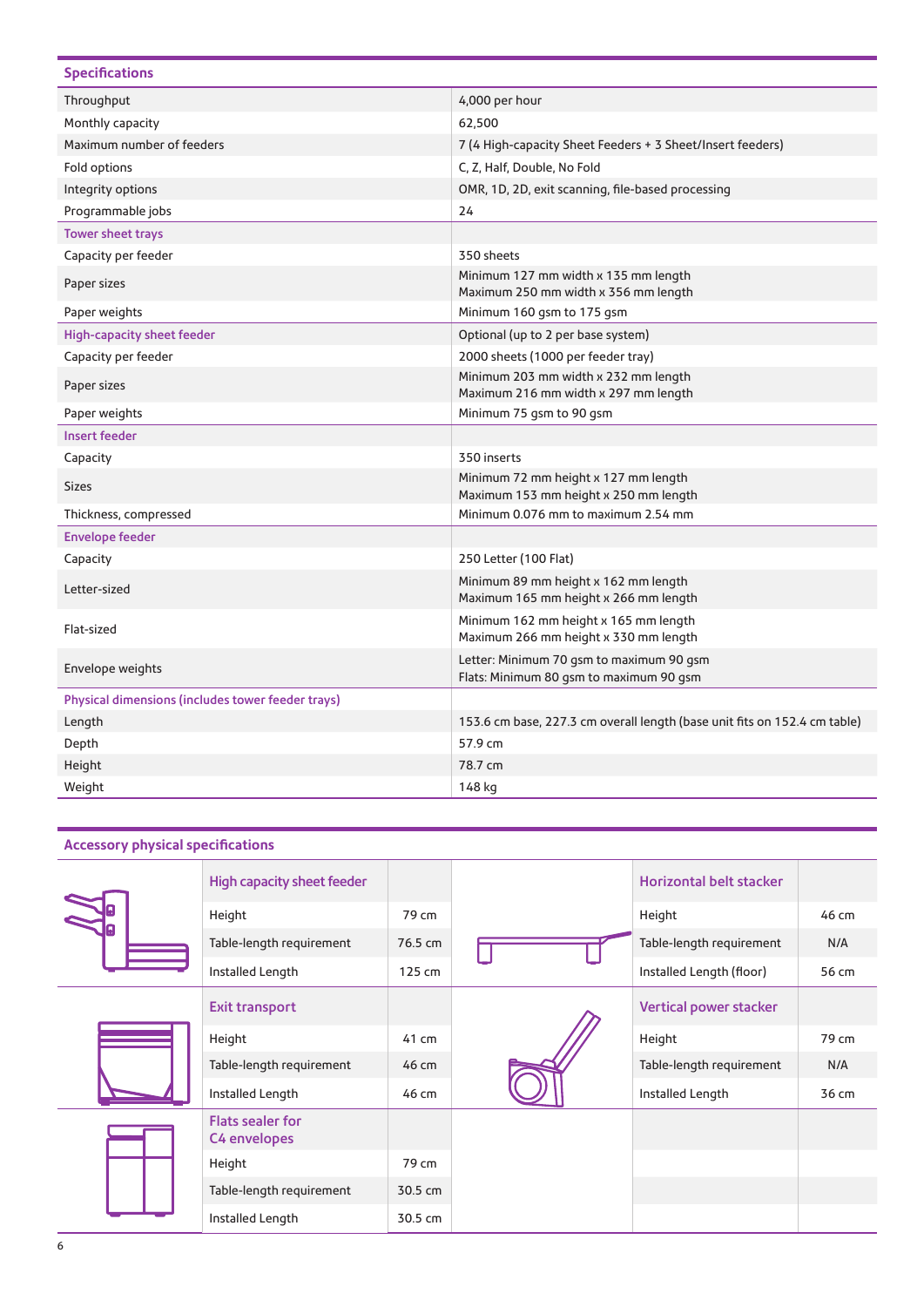Relay® 5000 inserter system precisely folds inserts and seals up to 4,000 pieces per hour.